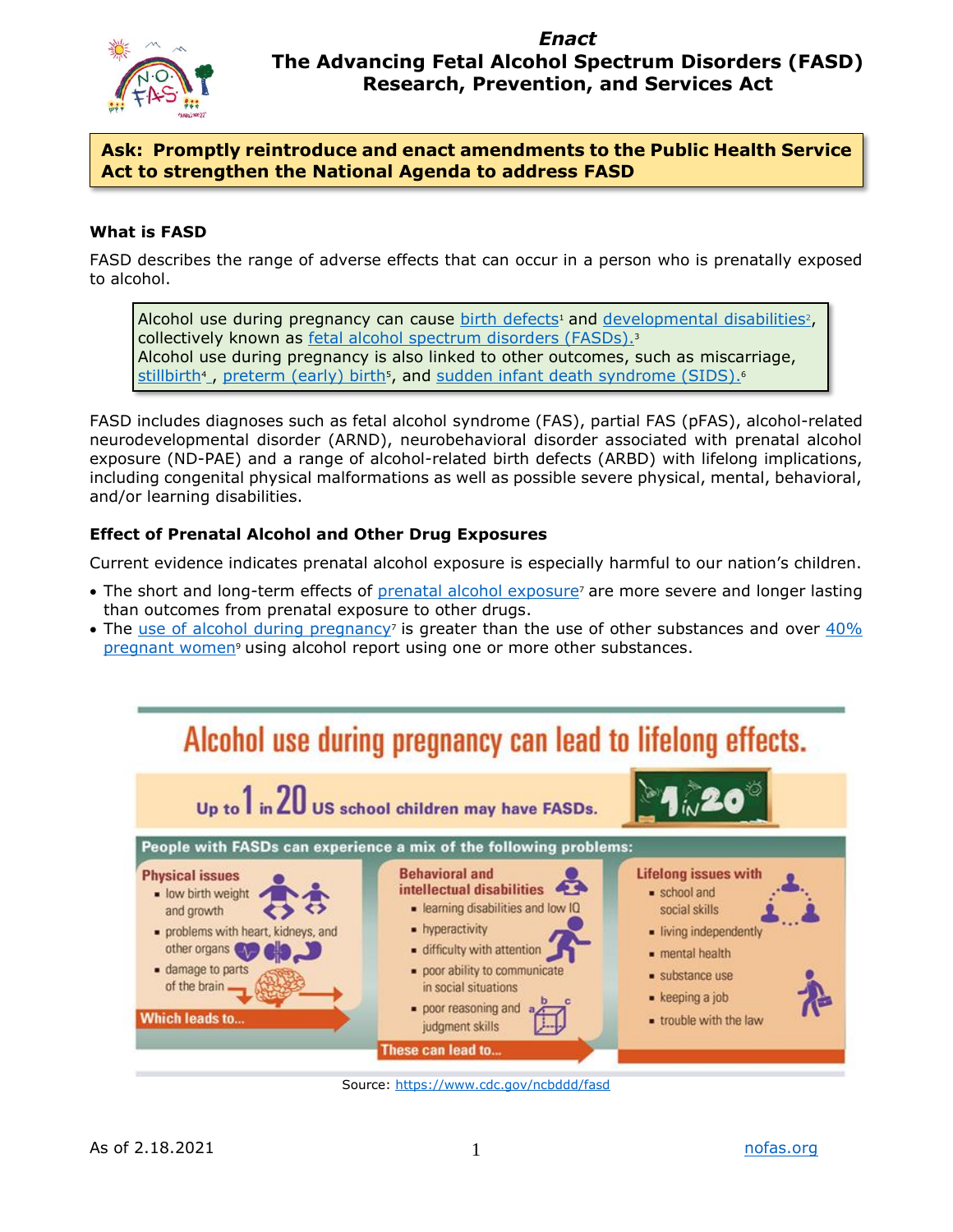

# *Enact* **The Advancing Fetal Alcohol Spectrum Disorders (FASD) Research, Prevention, and Services Act**

## **The Prevalence of FASD in the US is a Significant Public Health Concern**

In 2020, an [Adolescent Brain](https://www.sciencedirect.com/science/article/pii/S1878929317300890)  **Cognitive** [Development](https://www.sciencedirect.com/science/article/pii/S1878929317300890)  [Study](https://www.sciencedirect.com/science/article/pii/S1878929317300890)<sup>[11](#page-3-13)</sup> found 25.9% or 1-in-4 youths had been exposed to alcohol *in utero*.

•A NIAAA-supported 2018 [FASD prevalence study](https://jamanetwork.com/journals/jama/fullarticle/2671465)[10](#page-3-8) of 6,639 firstgraders in four US geographically-separated communities found 222 (3.3%) had FASD. The study estimated the prevalence of FASD ranged up to 1-in-20 children. Only 2 youths had a previous diagnosis within the FASD spectrum.

•[CDC researchers found](https://www.cdc.gov/ncbddd/fasd/data.html)[12](#page-3-9) among pregnant women (ages 18-44), 1-in-9 had alcohol in the past 30 days, of whom about a third engaged in binge drinking (4+ drinks on at least one occasion over the past 30 days). [Binge drinking](https://www.niaaa.nih.gov/publications/brochures-and-fact-sheets/fetal-alcohol-exposure)<sup>13</sup> puts the fetus at greatest risk for severe problems.

#### **A Disproportionate Number of Youths with FASD in Justice/Child Protection Systems**

- A 2015 review of [studies on FASD in the justice system](https://symbiosisonlinepublishing.com/psychology/psychology23.php)<sup>[15](#page-3-10)</sup> found that adolescents affected by FASD are 19 to 40 times more likely to become involved in the juvenile justice system.
- The National Council of Juvenile and Family Court Judges FASD guide [states](https://www.niaaa.nih.gov/sites/default/files/publications/ICCFASD/NCJFCJ%20FASD%20Guide%20Final-12012016.SA_Access_FinalTC.pdf)<sup>15</sup> 30% of school-aged children referred by child welfare agencies for assessment of behavioral problems met the diagnostic criteria for FASD. Significantly, 80% of those referred had no prior diagnosis within the FASD spectrum.

#### **FASD is Costly to the United States**

[A 2018 comprehensive review](https://pubmed.ncbi.nlm.nih.gov/30383615/)<sup>[16](#page-3-11)</sup> of studies on the economic impact of FASD found an annual average cost of \$30,945/person (includes health care, special education, residential care, productivity losses, and adjusted by 30% to include corrections costs) or \$205B per year in the US.\*

\*Multiply the FASD prevalence of 2% times the US 2020 population of 331 million times the per individual economic cost of \$30,000 (2017 dollars).

#### **Investment in FASD Prevention and Intervention is Needed**

Investment in prevention practices, early FASD identification and targeted FASD-informed interventions can reduce these costs. One WA state study found that preventing FASD is 30% more cost effective than raising a child with FASD.<sup>17</sup> *[Expert opinions](https://www.cdc.gov/ncbddd/fasd/modules/calltoaction-P.pdf) from treating professionals, a wealth of family experience, compelling animal research, and pioneering intervention studies indicate the appropriate treatment of FASD can have a measurable, positive impact.* [18](#page-3-12)

While some state and local communities have established policies and programs that support prevention and FASD-informed intervention, **the US lacks a national FASD agenda and adequate resources to effectively** prevent FASD and lessen the harm to those with FASD, their families and our communities.

Instead, federal funding for FASD programs has significantly **declined during the past decade.** 



US prevalence studies estimate the average cost to the US for *FASD is \$205B per year.*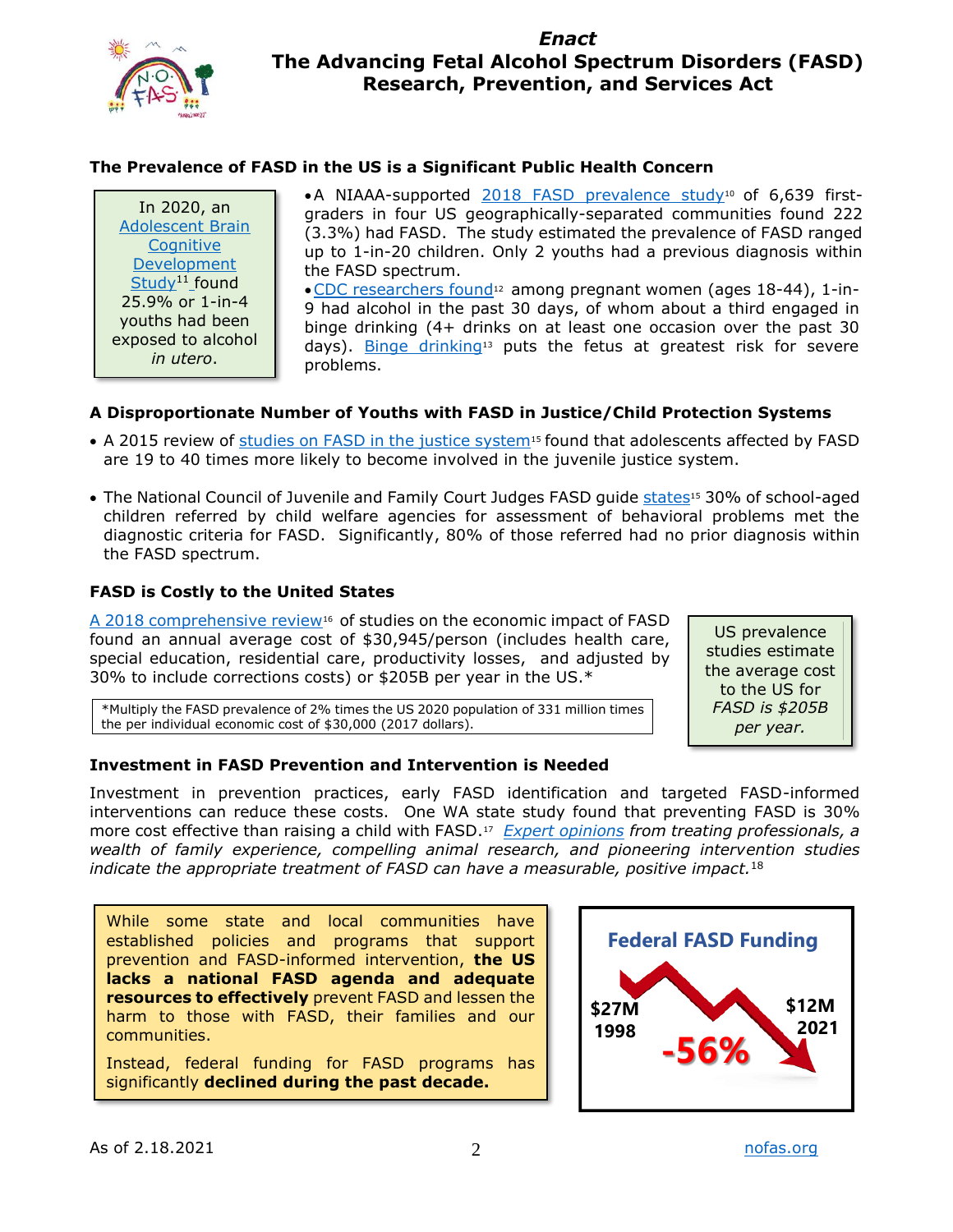

# *Enact* **The Advancing Fetal Alcohol Spectrum Disorders (FASD) Research, Prevention, and Services Act**

## **FASD Expert Panel, Department of Health and Human Service, September 2019**

In 2019, HHS convened a [Technical Expert Panel](https://www.rti.org/publication/fetal-alcohol-spectrum-disorders/fulltext.pdf) (TEP)<sup>[19](#page-3-14)</sup> who identified present-day gaps in the prevention, identification, intervention and treatment of FASD in individuals.

Our proposed legislation addresses many of the gaps and needs identified in the TEP report.

1) **Risk Factors** - Identify the risk factors for an alcohol-exposed pregnancy (AEP) to facilitate the development of a targeted prevention approach to FASD that focuses prevention efforts on women at greatest risk of an AEP. While factors such as pre-pregnancy alcohol consumption, homelessness, and abuse are noted as general FASD predictors, studies have yet to determine the role of age, race, and education level as AEP risk factors.

**FASD Legislation** - Section 2(b) would require CDC to conduct public health prevention research to identify evidence-based strategies that reduce alcohol and other substance exposures for pregnancies in women at high risk for alcohol and other substance-exposed pregnancies.

2) **Messaging for Prevention** – Research and implement effective messaging based on the results of identifying AEP risk factors. Currently, there is a lack of knowledge regarding which prevention messaging is most effective.

**FASD Legislation** - Research by CDC under Section 2(c)(B) and implementation by FASD Center for Excellence under Section 5(a)(2). Section  $2(d)(4)(E)$  – Building State FASD Systems - authorizes use of grant funds for developing, implementing, and evaluating population-based and targeted prevention programs for FASD, including public awareness campaigns.

3) **FASD Screening** - Develop screening tools or universal screening processes to identify individuals affected with FASD. Train frontline professionals for screening.

**FASD Legislation** - Authorizes screening and training in Sections 2(a) to 2(f)] and 5.

4) **Diagnostic Capacity** – Develop, train, and use multi-disciplinary teams consisting of pediatricians, psychiatrists, occupational therapists, and special educators to diagnose and intervene in cases of FASD, especially children who are at risk for or have been diagnosed with FASD.

**FASD Legislation -** Section 5(a)(1)**.**

5) **Tailored Interventions** – To implement behavioral interventions, providers must understand the needs of children with FASD at each stage of development. Experts recommend FASD interventions begin with a comprehensive neuropsychological examination to evaluate deficits and to create a tailored care plan.

**FASD Legislation -** Sections 2(c), 2(f), and 5(a)(3) and (4).

6) **Juvenile Justice and Corrections Systems Education** - For critical staff within the corrections system to provide the appropriate services and support for inmates and paroles.

**FASD Legislation -** Sections 2(d), 2(f), and 5.

**"Of all the substances of abuse, including heroin, cocaine, and marijuana, alcohol produces by far the most serious neurobehavioral effects in the fetus."**20